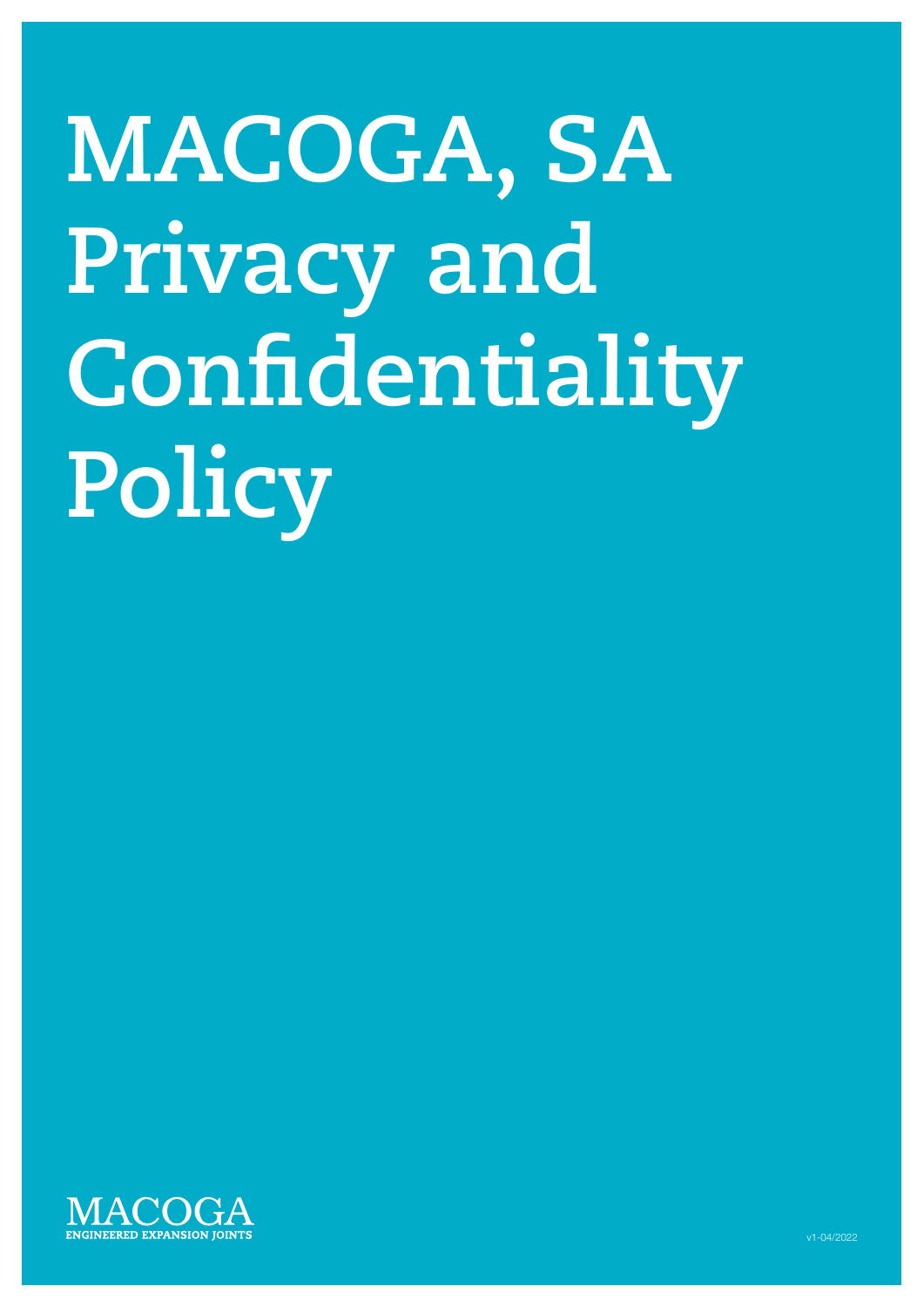## **Privacy and Confidentiality Policy**

The present document is **for information purposes only** and shows in brief the requirements under which, each of the members of MACOGA, S.A., must treat the information in the scope of the organisation, protecting this information, as well as avoiding its unauthorised disclosure to third parties that could put at risk the fulfilment of the objectives of the company.

We have designed our privacy policy to explain how we treat confidential information. It is inevitable that employees will receive and handle personal and private information about customers, partners and our business. We want to ensure that this information is well protected.

We must protect this information for two main reasons: it is legally binding (e.g. sensitive customer data) and it forms the backbone of our business (e.g. business processes, production processes, business management, etc.).

MACOGA, S.A. is deeply committed to complying with Spanish personal data protection regulations and therefore strictly complies with the guidelines of the Organic Law on Personal Data Protection, with the Royal Decree approving the Regulations for the development of the Organic Law and with all regulations in force at any given time. MACOGA, S.A. guarantees the correct use and treatment of the user's personal data. For further information in this regard, please contact macoga@macoga.com

It will be considered confidential information:

- The internal information explicitly declared as confidential and that of third parties delivered to MACOGA, S.A. under a confidentiality agreement.
- Data of workers, suppliers and other third parties related to MACOGA, S.A. that have not been publicly disclosed by MACOGA, S.A. or by the owners of the data.
- Documentation related to the activities of the different areas of MACOGA, S.A. that have not been publicly disclosed by them.
- Unpublished financial information.
- Customer/partner/vendor data.
- Patents, formulas, new technologies, information on production processes, management processes, etc.
- Lists of customers and suppliers (existing and potential).
- Data entrusted to our company by external parties.
- Prices/marketing strategies and other undisclosed strategies.
- Documents and processes explicitly marked as confidential.
- Unpublished objectives, forecasts and initiatives marked as confidential.

Confidential and proprietary information is secret, valuable, costly and/or easily replicable.

#### **Scope**

This policy applies to all employees and staff, including board members, investors, contractors and volunteers, who may have access to confidential information.

This Policy shall cover all activities, processes and relationships established by MACOGA, S.A. and its employees, at all levels, whether formally set out in contract, policy, procedure or similar, or applied by custom or practice.

### **Obligation of discretion, secrecy and confidentiality**

The distribution of confidential information, whether intentional or accidental, can cause serious damage to MACOGA, S.A., its employees and third parties. Therefore, in order to ensure that the information is used with the necessary degree of secrecy and confidentiality, the following guidelines are established:

- All workers must comply with the duty of discretion, secrecy and confidentiality in relation to the Confidential Information available to them for the exercise of the tasks inherent to their job or those corresponding to their participation in the different committees or groups existing in MACOGA, S.A.
- The information shall be used for legitimate purposes and in an honest and responsible manner and shall comply with the provisions of the Organic Law on Data Protection and other regulations that ensure the confidentiality of the information.
- The duty of confidentiality must be complied with, in accordance with the provisions of the contracts signed with the different customers, suppliers and other third parties linked to MACOGA, S.A.